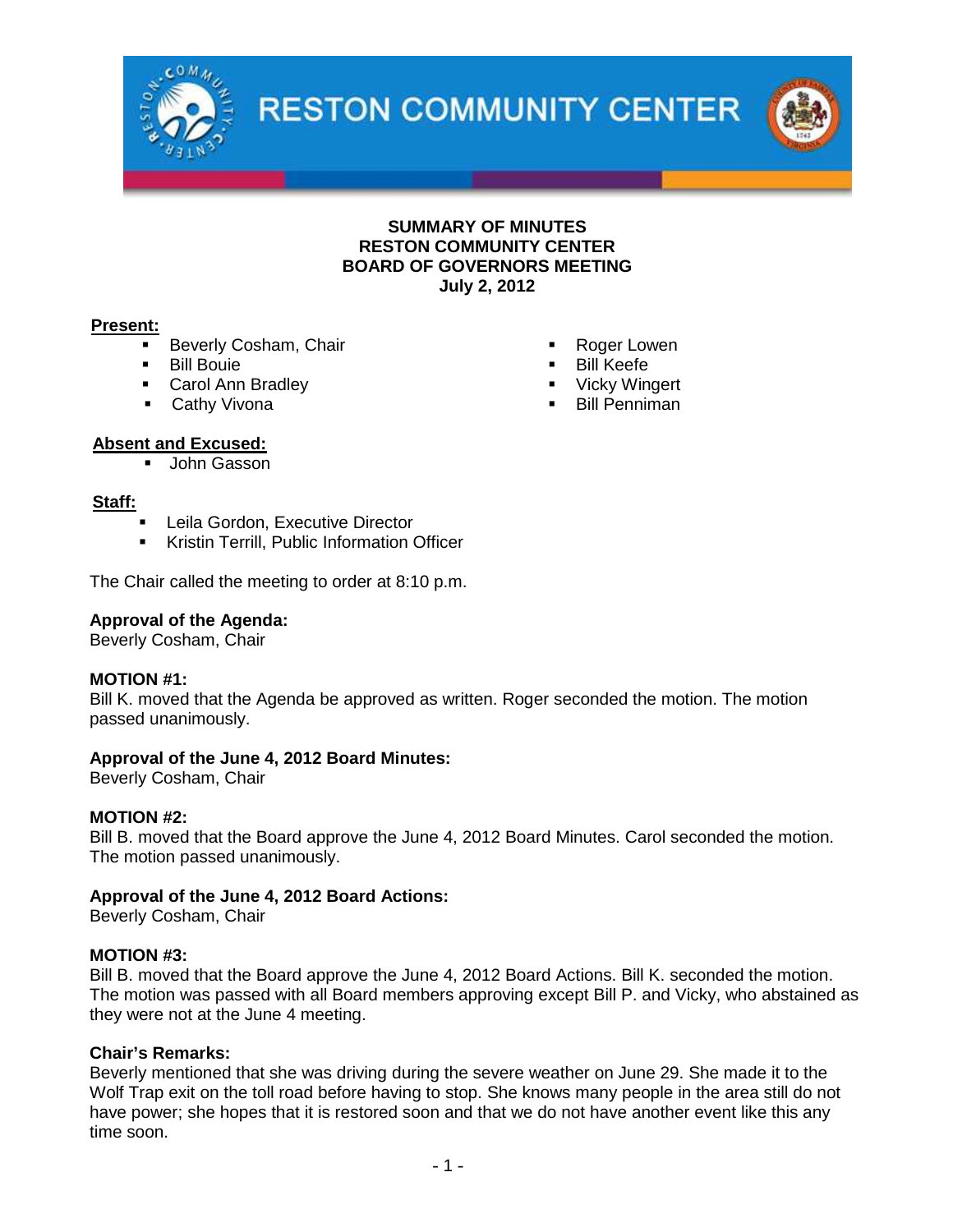#### **Introduction of Visitors**

There were no visitors.

#### **Board Member Input on Activities Attended:**

Roger has been away and has not attended many recent events.

Bill K. has attended Reston Master Plan Special Study Task Force meetings. The county's transportation analysis that had previously been delayed was released. He hopes the task force will reach the end of their phase I discussions and move on to phase II discussions about Reston's village centers. He would like that to start in the fall but it may be more likely to start in January.

Cathy played bridge and went to the Art in the Schools exhibit at GRACE.

Bill B. has been busy with lots of Initiative for Public Art-Reston and Park Authority meetings.

Vicky has been away addressing health concerns. She thanks everyone in the community for their support. She attended the June 18 annual Public Hearing for Programs and Budget.

Bill P. attended the June 18 annual Public Hearing for Programs and Budget. He also started a new woodworking class.

Carol attended the June 18 annual Public Hearing for Programs and Budget. She has also been involved with the Reston Interfaith homeless walk to take place in October, and will be asking for ideas and participation.

Beverly attended the presentation held at RCC by Ken Plum and Janet Howell regarding several new laws taking effect. Many people at this event only wanted to talk about the Metro Silver Line project. She attended the 2013 Reston Dr. Martin Luther King, Jr. Birthday Celebration planning meeting. She also attended the June 18 annual Public Hearing for Programs and Budget. She participated in another "Happening at the Harmon" event and that group is considering the possibility of holding a similar event at RCC at some point.

#### **June 18, 2012 Public Hearing Report:**

See attached report.

#### **July 2, 2012 Preference Poll Committee Report:**

Roger Lowen stated that the Preference Poll Committee met earlier before this meeting. It was attended by all members of the committee. The Preference Poll is coming up soon in September and October. The committee discussed recommendations made after last year's Preference Poll meeting to make expectations clearer for candidates. Three current Board members' terms will end this year – Bill B., Carol, and John. Hope was expressed that they will continue to serve the community and RCC. The committee looked at the schedule for the Preference Poll this year. The candidate filing period will run from August 31 to September 14; the candidate orientation and photograph opportunity will be on September 13; the Candidates Forum will be between September 17 and 27; and voting will take place from September 28 to October 12.

#### **July 2, 2012 Program/Policy Committee Report:**

Bill B. stated that the Program/Policy Committee met earlier this evening with all fellow Board members except John. The committee discussed the process for reviewing 33 years of Board policies, some of which may no longer be relevant. Cathy and Leila will review these policies and make recommendations to the Board in September.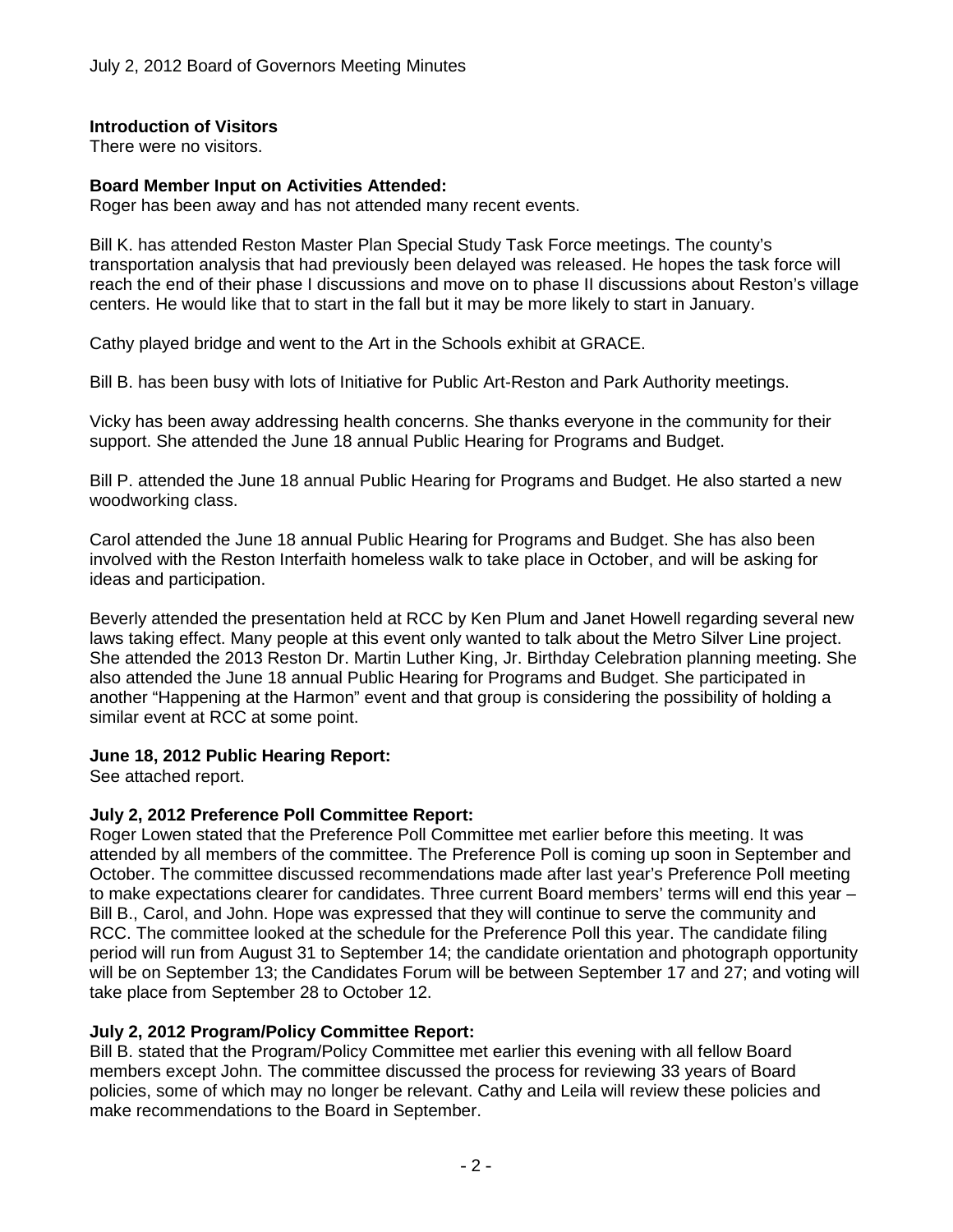#### **MOTION #4:**

Bill B. moved that the Board approve the June 18, 2012 Public Hearing Report, the July 2, 2012 Preference Poll Committee Report and the July 2, 2012 Program/Policy Committee Report. Cathy seconded the motion. The motion passed unanimously.

#### **Executive Director's Report:**

See attached report.

#### **Old Business:**

There was no old business.

Roger asked if there is any update about the cosmetic renovation going on here at Hunters Woods Village Center. Leila explained that this is the cosmetic renovation the developers, Edens and Avant, proposed. She does plan to contact Reynolds Allen from Edens and Avant and ask about the timeline for parking and landscaping changes. She will also ask about any possibilities for lighting, signage, and public art as part of this process.

#### **New Business:**

There was no new business.

Bill P. asked if the Board would meet in August and Leila said no.

#### **MOTION #5:**

Bill P. moved that the meeting be adjourned. Carol seconded the motion. The motion passed unanimously.

The Chair adjourned the meeting at 8:40 p.m.

 $\overrightarrow{x}$ (1) 10  $\overline{\phantom{a}}$  , where  $\overline{\phantom{a}}$  , where  $\overline{\phantom{a}}$  ,  $\overline{\phantom{a}}$  ,  $\overline{\phantom{a}}$  ,  $\overline{\phantom{a}}$  ,  $\overline{\phantom{a}}$  ,  $\overline{\phantom{a}}$  ,  $\overline{\phantom{a}}$  ,  $\overline{\phantom{a}}$  ,  $\overline{\phantom{a}}$  ,  $\overline{\phantom{a}}$  ,  $\overline{\phantom{a}}$  ,  $\overline{\phantom{a}}$  ,  $\overline{\phantom{a}}$  ,

Bill Penniman, Board Secretary

July 11, 2012\_\_\_\_\_\_\_\_\_\_\_\_\_\_\_\_\_ Date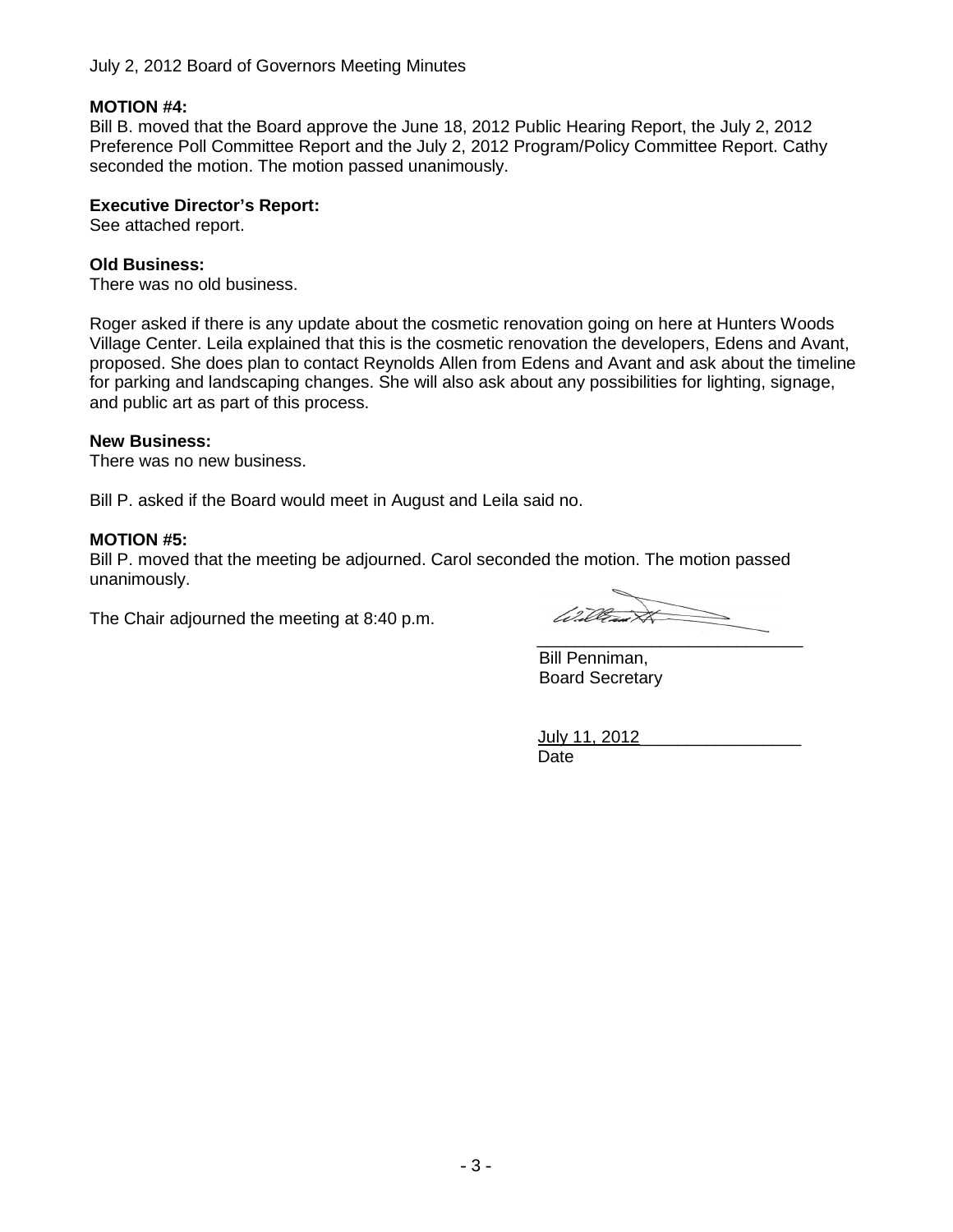#### **BOARD ACTIONS TAKEN AT BOARD OF GOVERNORS MEETING ON JULY 2, 2012**

- **12-0702-1 Bd That the Board approve the agenda.**
- **12-0702-2 Bd That the Board approve the June 4, 2012 Board minutes.**
- **12-0702-3 Bd That the Board approve the June 4, 2012 Board actions.**
- **12-0702-4 Bd That the Board approve the June 18, 2012 Public Hearing Report, the July 2, 2012 Preference Poll Committee Report and the July 2, 2012 Program/Policy Committee Report.**
- **12-0702-5 Bd That the meeting be adjourned.**

William  $\overrightarrow{\times}$  $\overline{\phantom{a}}$  , and the set of the set of the set of the set of the set of the set of the set of the set of the set of the set of the set of the set of the set of the set of the set of the set of the set of the set of the s

Bill Penniman, Board Secretary

July 11, 2012 Date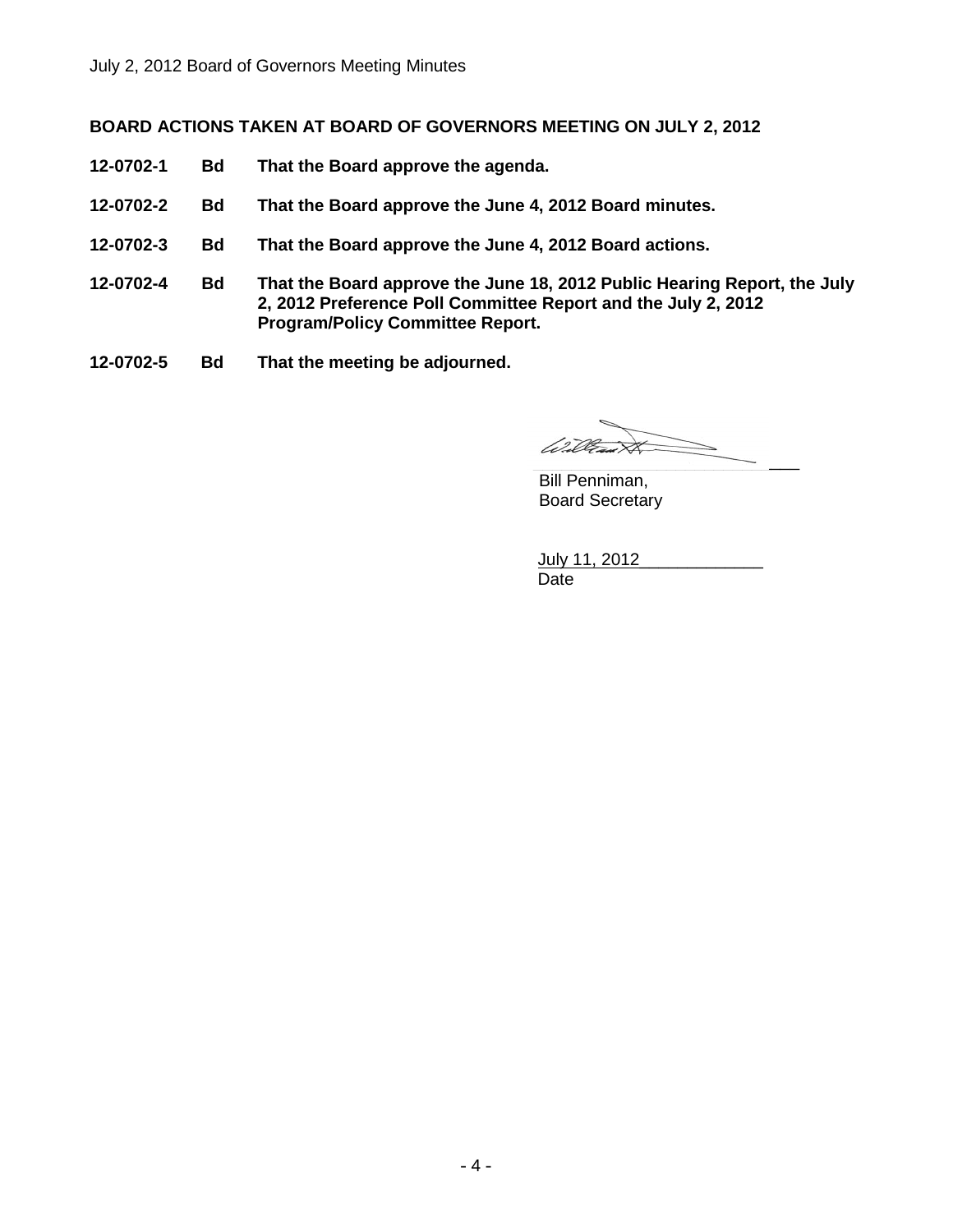

**RESTON COMMUNITY CENTER** 



#### **SUMMARY OF MINUTES RESTON COMMUNITY CENTER PUBLIC HEARING FOR PROGRAMS AND BUDGET June 18, 2012**

#### **Present:**

- Beverly Cosham, Chair
- Bill Bouie
- **Carol Ann Bradley**

#### **Absent and Excused:**

- **John Gasson**
- **Cathy Vivona**

Vicky Wingert

Bill Penniman

- Bill Keefe
- Roger Lowen

#### **Staff:**

- Leila Gordon, Executive Director
- Tom Ward, Deputy Director
- **Kristin Terrill, Public Information Officer**
- **Eileen Boone, Director of Leisure and Learning**
- Renata Woicicki, Director of Finance
- **Joe Leary, Aquatics Director**
- **Pam Leary, Customer Service Manager**
- **Brian Gannon, Facilities Manager**
- **Linda Ifert, Technical Director**
- **EXECT** Cheri Danaher, Arts Education Director

The Chair called the meeting to order at 6:33 p.m. Copies of RCC's Annual Report and the information to be presented during the public hearing were handed out.

Leila welcomed everyone to the Annual Public Hearing for Programs and Budget and explained that the purpose of this hearing each year is to report to the community on RCC's most recent fiscal year's highlights and accomplishments. Community members can review RCC's 2012 Annual Report and information about adjustments to the coming Fiscal Year budget that we will be making in light of new or changed circumstances since that budget was formulated. Finally, the Hearing allows the community to hear the budget plans for the upcoming budget submission.

Leila introduced the RCC Board of Governors Chairperson, Beverly Cosham, and Vice Chair, Bill Bouie.

#### **Fiscal Year 2012 Highlights and Accomplishments**

Beverly thanked everyone for coming to the hearing and stated that RCC accomplished a lot in fiscal year 2012. The most significant of RCC's accomplishments was the completed renovation and expansion of our RCC Lake Anne facility. We cut our ribbon on October 16 and celebrated being able to stay open throughout the challenging construction period, as well as expanding our programming and space to accommodate over 1,000 more participants in fitness and wellness programs and adding capacity to arts education offerings.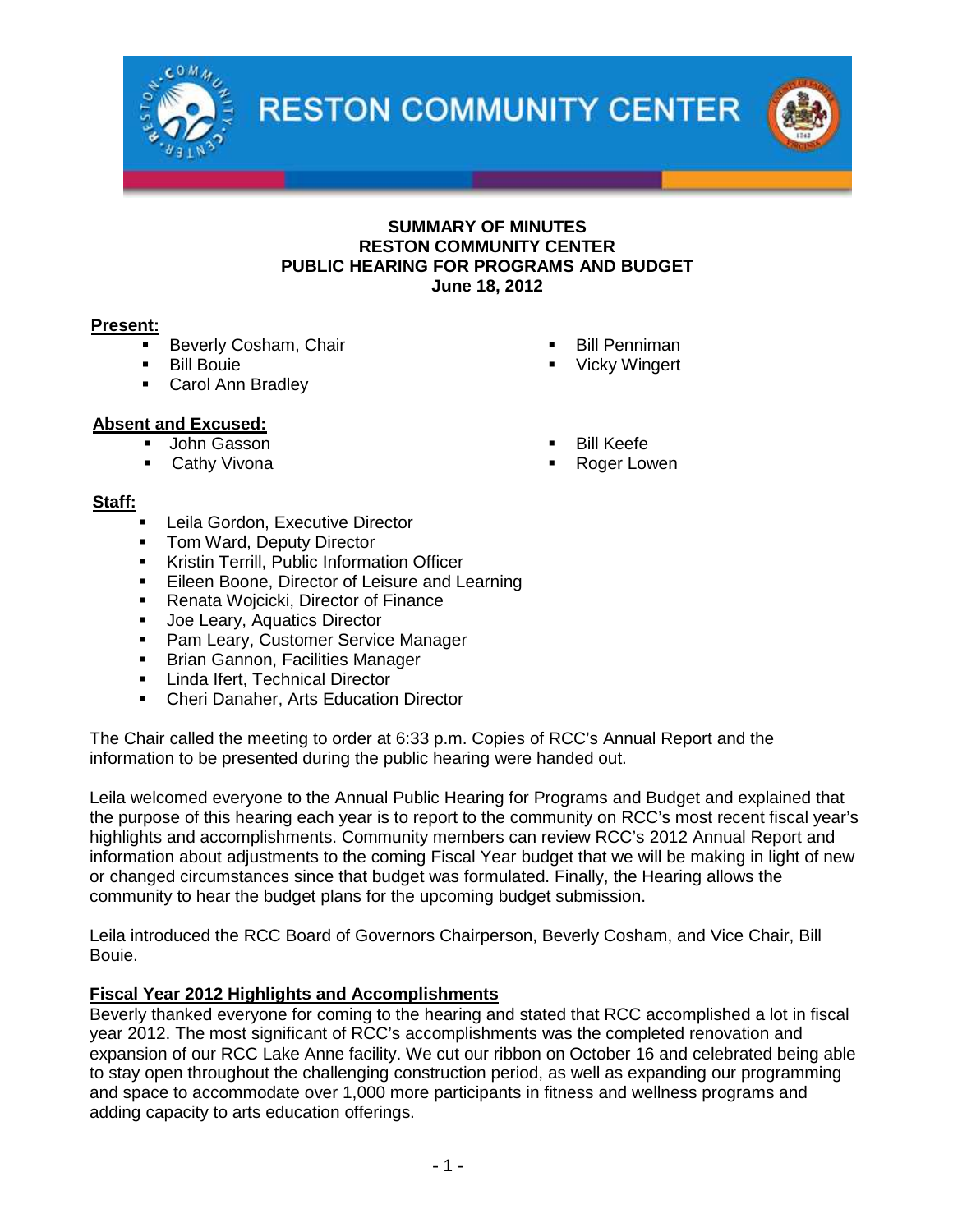#### June 18, 2012 Public Hearing for Programs and Budget Minutes

In addition to the Lake Anne expansion, a key Board and staff focus in fiscal year 2012 continued to be using partnerships and collaborations with fellow Reston organizations to bring new programs and initiatives to the community. Partnership efforts allowed RCC to support the Hunter Mill District Supervisor's office in launching a three-year effort to enhance Reston's sustainability in all areas of our lifestyles and activities. The *Moving Forward to a Sustainable Reston* Forum was the kick-off event of this undertaking. A new public art project will be erected at Reston Town Center featuring a beautiful sculpture by artist Mary Ann Mears with support from RCC, Initiative for Public Art – Reston, and Reston Town Center Association. The filming of the documentary about Reston, *The Reston Story*, is already underway. The film will be completed for the celebration in 2014 of Reston's 50<sup>th</sup> Anniversary. RCC joined RA and Reston Youth Soccer as well as the South Lakes High School boosters in pledging contributions to the conversion of the fields at South Lakes to synthetic turf with lighting so our youth and adult sports leagues and players can derive more benefit from them.

RCC Lake Anne was not the only major capital project RCC completed in FY12. In addition, we made major improvements to the sound system and added theatrical lighting to the Community Room at RCC Hunters Woods. Our front Lobby entrance at Hunters Woods was reconfigured to provide much greater heating and cooling efficiency and appropriate ADA entry. The CenterStage, Terry L. Smith Aquatics Center, and many other areas in our Hunters Woods building all got ADA upgrades in doors, ramps, seating and other features.

RCC is not only concerned with physical accessibility. In the past year, we improved our translation capabilities by training our Customer Service team, many of whom are multi-lingual, in how to use Google Translate to assist patrons. Some of our forms and ESL documents are published in Arabic, Chinese, and Spanish to serve the populations involved. In addition, to make sure we are accessible on an economic basis, RCC offers a Fee Waiver program. This provides patrons who qualify for fee support to obtain fee waivers for programs they desire. We accept a nominal payment of \$5 to assure the patron is committed to the activity and provide waiver of the remaining fee; this can be used for classes, swim passes, camps, theatre tickets, and so on. In the past year, RCC provided \$81,000 of program benefits to eligible Reston patrons through this confidential program.

New program offerings of the past year included emphasis throughout RCC's offerings on community service themes or components. This provided new opportunities for engagement for students and community members seeking to give back to their community. New programs such as our public art and green living film series were started and will continue based on their success. Partnered programs were established with Osher Lifelong Learning Institute involving CenterStage musical performances and classes for RCC's 55+ program.

The 2011-2012 CenterStage season incorporated a thread of music as an element of deep artistic engagement and emphasized music in the outreach activities of the artist residencies from professional artists visiting Reston. This included the work at South Lakes High School by Nnenna Freelon, Leon Bates, and TS Monk, and engagement with RCC's Young Actors Theatre program by Trout Fishing in America. Reston music teachers gathered to discuss and celebrate how their work enhances student and community experiences.

RCC's ongoing involvement with Reston for a Lifetime continued with many seminars and programs that will help people with every aspect of "aging in place." Green Living programs launched in conjunction with the Sustainable Reston initiative include classes and workshops on topics like gardening, growing your own food, eco-friendly cleaning products, rain barrel-making and so on.

As we mentioned earlier, RCC's capital project at RCC Lake Anne led to considerably more class spaces in our fitness and wellness programs and reduced arts education waitlists as well. We continue to squeeze every available square inch and minute out of our one pool, and added lesson options and drop-in program hours to try to meet this ever-growing demand.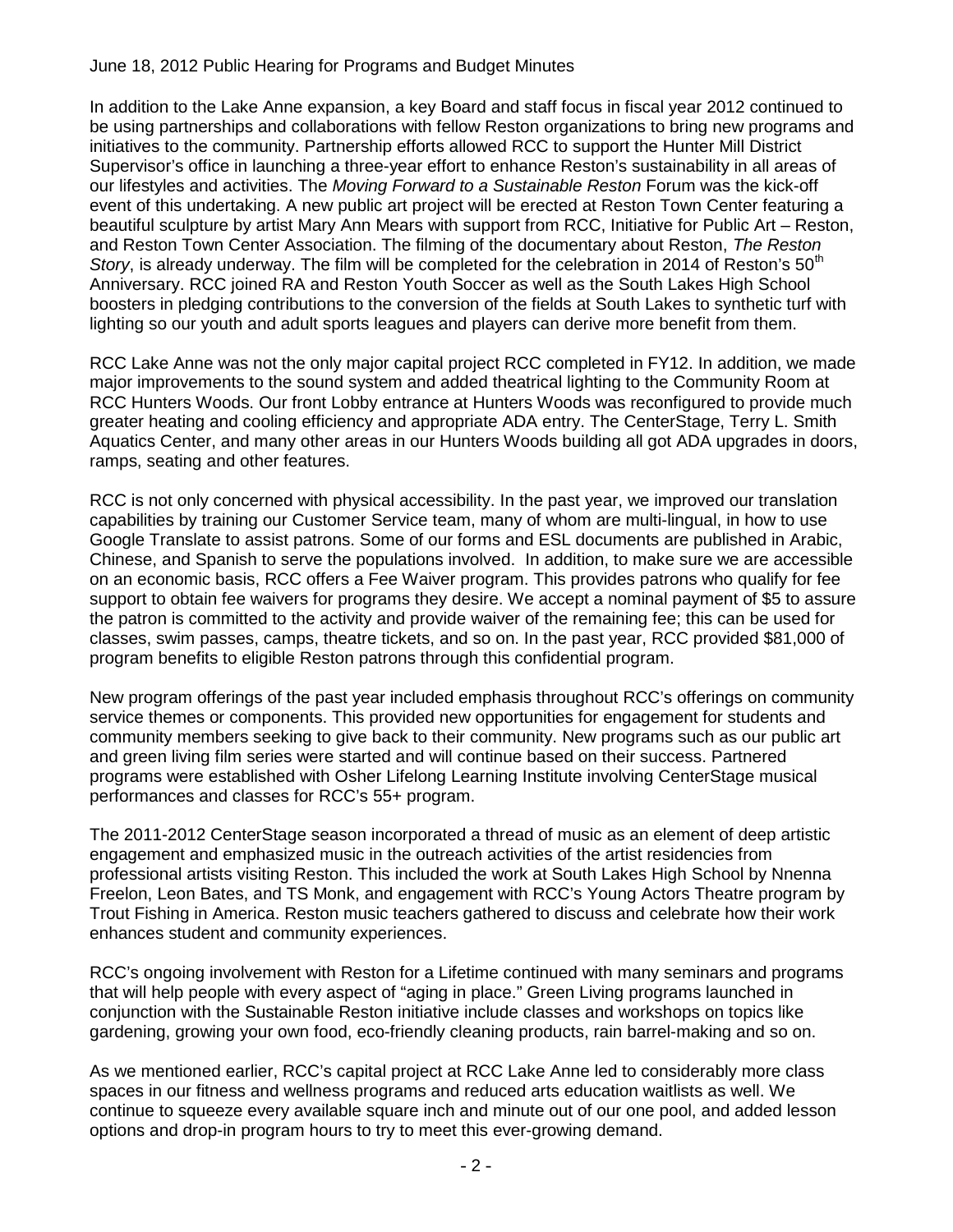#### **Looking Ahead**

Beverly introduced Bill Bouie, RCC's Vice-Chair of the Board of Governors and the Chair of the Long Range Planning Committee and Program/Policy Committee, to discuss ongoing and upcoming RCC programs and budget priorities.

Bill stated that RCC has been hard at work at establishing the foundation for our new five-year strategic plan. This required several administrative projects that will enable us to continue to offer world-class service, including our conversion to new software for the county's business systems and RCC administrative process overhauls to convert from our current "lottery" approach to registration to a "first-come, first-serve" approach that will allow for online registration at the beginning of the priority registration period. RCC is also in the process of designing a new website. We will be updating our policies over the coming months to provide a clear, current and consolidated policy manual for patrons and staff.

The RCC Board of Governors met with our partners and patrons in February to discuss future programs and got great input on ideas and offerings that we can undertake in conjunction with our many partners. These new or improved programs in the coming year include private swim lesson options for busy families with scheduling challenges, learn to swim classes for teens only to increase their confidence levels in the water, new arts education offerings for our 55+ patrons, added voice classes, more summer specialty camps to reduce waitlists for these popular programs, programming and events in conjunction with our friends at Southgate Community Center, and expanded woodshop offerings and hours for drop-in use of that popular facility.

Going into FY13 and FY14, RCC's administrative and program enhancements will be ongoing. In FY14, we will continue to pursue the objectives of the Reston Master Plan Special Study Task Force with particular interest as the Task Force turns to the examination of the neighborhoods and Village Centers. RCC will use this process to continue to explore the options for realizing the amenities we have identified as key to Reston's continued vitality, specifically another indoor aquatics venue with a 50-meter pool and recreational family swimming options, and a high-quality performing arts center that can adequately host the large music and dance performances that CenterStage is not able to house. RCC has several significant capital maintenance projects on the horizon and of course we will continue to fulfill our commitment to collaboration with our colleagues in other civic and non-profit organizations to make the most of our combined resources and expertise. In the coming year, we are doing research and program design to launch a pilot transportation project in FY14 to help move youth and seniors to and from our programs and services.

Bill explained that the budget information in the presentation and hand-out shows how all these undertakings translate into dollars and cents. The figures included are estimates. The beginning year balance for FY13 includes RCC's current estimation of the savings we will realize from reduced expenditures in FY12 resulting from such things as program cancellations, position vacancies, and cost savings over projected expenditures in projects. In addition, revenue from taxes in FY13 is based on the current Fairfax County Department of Tax Administration estimates of our tax base. This same estimate is included in the FY14 projection along with other administrative revenue. Changes in our personnel expenditures are based on the projected employment outlook with respect to all our positions being filled and the anticipated costs of associated benefit programs. These costs continue to increase; although actual salary adjustments projected for FY13 include a modest 2% pay increase for employees across the board and application of a 2.5% pay for performance increase in January 2013 for merit employees (those are employees who earn benefits such as annual and sick leave.) RCC's operating cost projections include the costs associated with the new programs we described earlier. Bill also explained the allocation of funds to RCC's reserve accounts. The fact that there are no dollars in the Capital Projects line for FY13 and just \$50,000.00 in that line for FY14 is a function of the way the funding for uncompleted projects carries over from year to year. It is not because there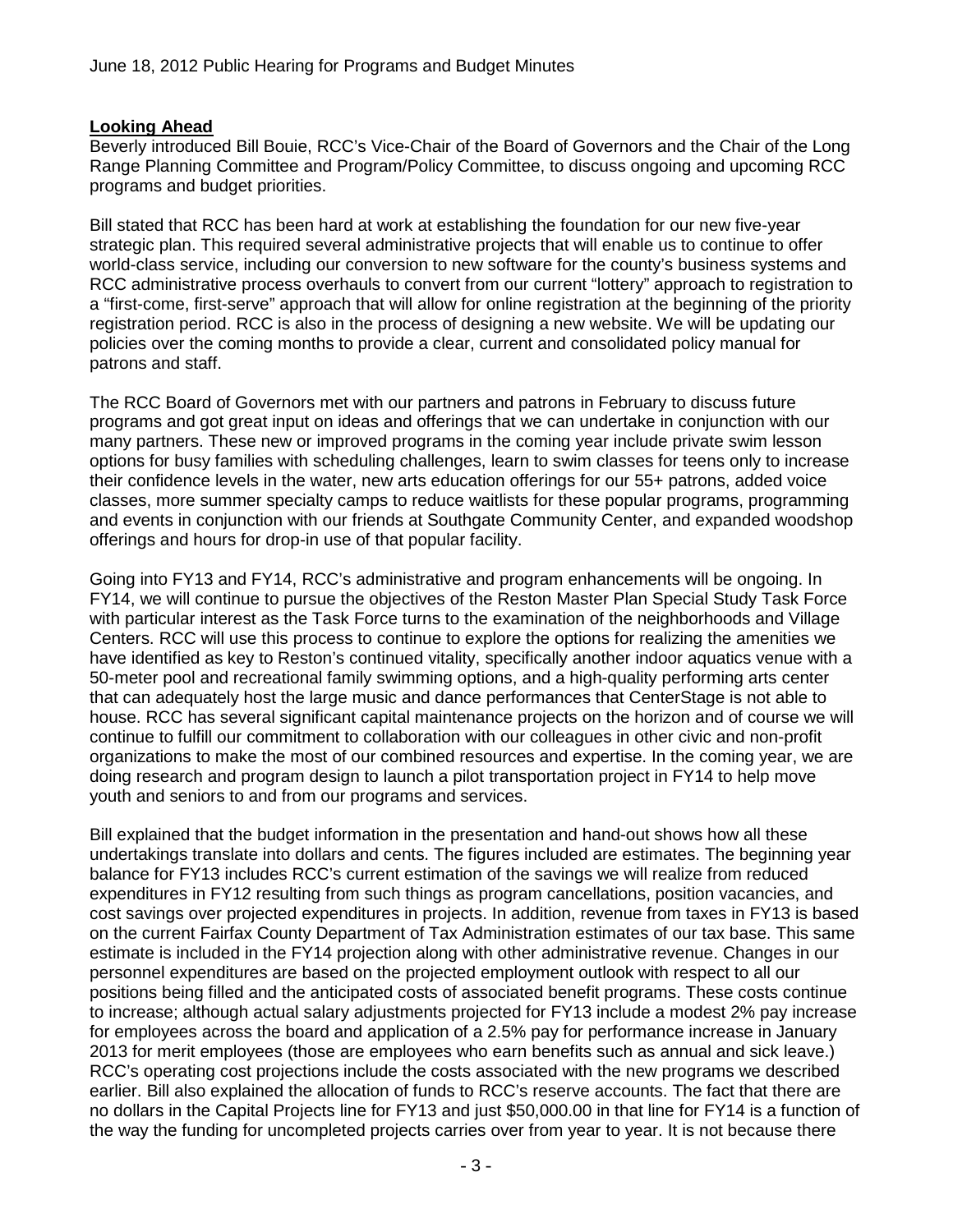#### June 18, 2012 Public Hearing for Programs and Budget Minutes

are no Capital Projects contemplated as the next several slides will indicate; it is just that the budget allocations for these projects are already reserved and will carry over to the next two fiscal years. RCC undertakes capital projects in conjunction with our facility scheduling process to assure that the projects don't disrupt our programs and rentals to the greatest extent possible. The \$50,000.00 allocated in FY14 represents projects not previously budgeted. These new funds are allocated to complete conversion to a gas-only fuel source for the Hunters Woods building.

FY13 Capital Projects that RCC is continuing to complete include the construction of an ADA family restroom at RCC Hunters Woods, which will be located where our current darkroom is. We will move to digital format photography equipment and use the plumbing in this space to accommodate the needed ADA specifications for a building of our size and capacity. RCC is also in the process of converting our energy consumption from fuel oil to gas; we have a dual-fuel boiler and will use the gas to realize considerable savings. If we are as successful as we believe we will be in use of this fuel, then we will examine and design the replacement of the related features. We will complete the last phase of the Community Room enhancements after the camp season concludes; this involves new sound upgrades to provide rehearsal flexibility to RCC's performing groups and replacement of the light fixtures of the chandeliers with energy-efficient lighting.

Bill shared the projected \$100,000 cost of the ADA restroom construction. He also noted that RCC's Strategic Plan Facility priorities remain to realize a new indoor aquatics environment for fitness and recreation swimmers, as well as the performing arts center. RCC remains committed to seeking the opportunities and options to pursue these priorities through development, private sector partners, other public partnerships, or any other combined means to realize them. We are confident the future holds the right solutions to these facility challenges and will continue to seek them actively.

Capital Maintenance Projects on RCC's horizon relate to replacement of the Motor Control Panel in this building, repair of the RCC Hunters Woods loading dock, the fuel-related projects that were just mentioned, the community room chandeliers, and on a longer time-horizon, the replacement of the CenterStage floor.

#### **Community Input**

Beverly stated that the Board would now listen to community members' input, suggestions, ideas and comments. After community members speak, we will discuss the budget changes in Capital Projects and Capital Maintenance efforts that exceed RCC's current funding or were not originally funded in the FY13 budget submission. The Board will act on those and staff will include our recommendations in the Carryover instructions memorandum for the FY12 close-out and FY13 budget adjustments that is required to be submitted to the Fairfax County Department of Management and Budget in early July. We also provide our guidance to the staff on the budget outlined for FY14.

Beverly explained that the Board will deliver staff instructions tonight following community members' comments to reflect any guidance that comes as a result of this hearing. We will then review the budget outline and our memo to the County Department of Management and Budget and send the complete FY14 budget submission package to the County in September. The Proposed FY14 budget is part of the spring Board of Supervisors deliberations and will be adopted at some point in April of 2013.

Beverly announced the Public Hearing ground rules for input from community members. She asked all visitors to be sure they signed in and noted that the Public Information Officer will call the names of those who are signed up to speak in order. Beverly expressed the Board's appreciation for the visitors' involvement in this evening's presentation.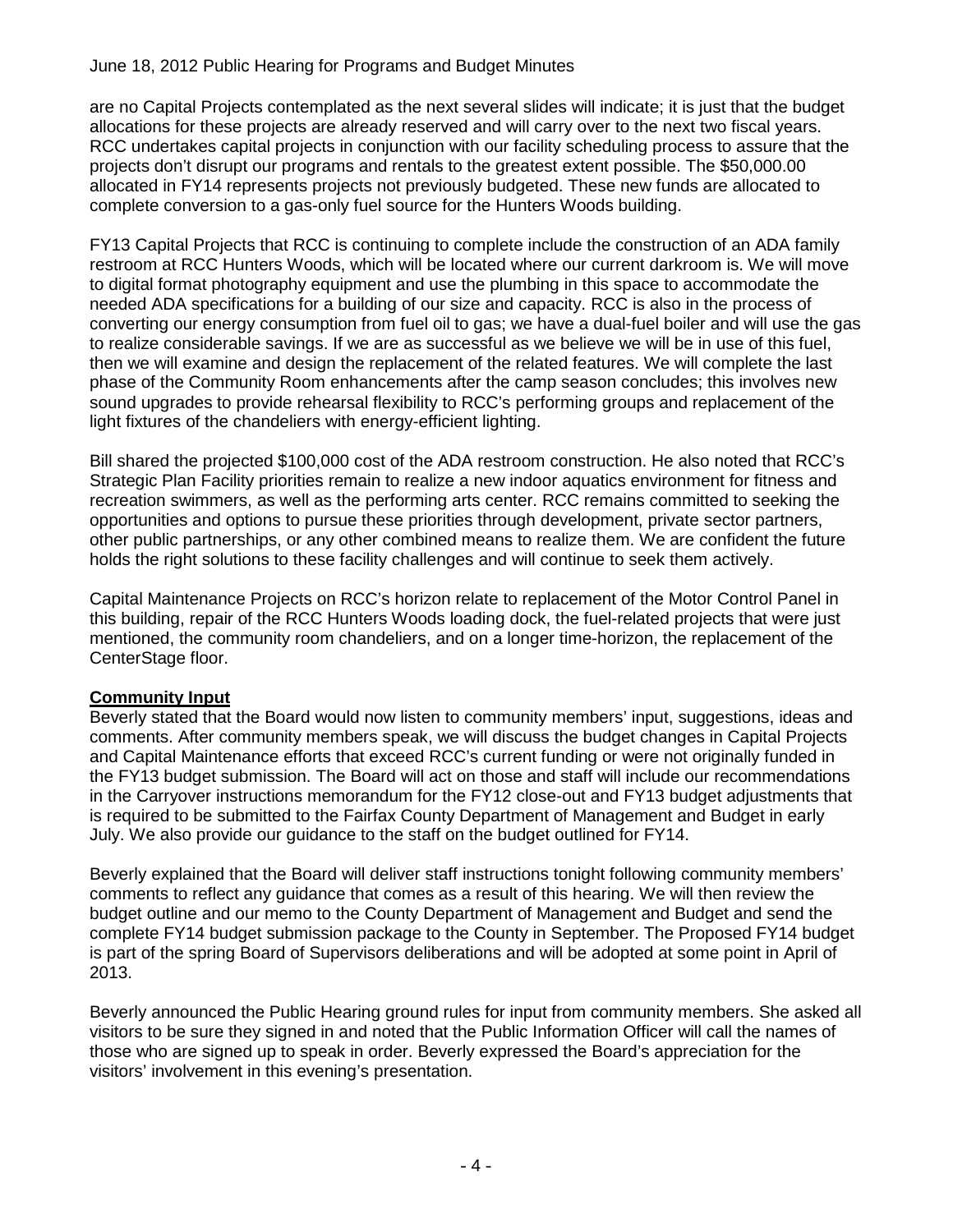#### June 18, 2012 Public Hearing for Programs and Budget Minutes

There were several visitors who did not wish to comment on the information presented about RCC's programs and budget plans. Bill B. invited the visitors to introduce themselves. Three visitors, Nikhil Patta, Varun Arkalgud and Sharan Arkalgud, explained that they are attending a public meeting as part of their participation in a Boy Scout troop, to earn their Citizenship and Community Merit Badges. The other two visitors were parents of the Boy Scouts.

One of the parents asked what opportunities are available at RCC for teens who want to volunteer. Leila explained that RCC offers many volunteer opportunities. Currently volunteers are welcome to support the summer cookouts and concert series. In the fall there are opportunities like the Thanksgiving Food Drive, the Reston Multicultural Festival, and others.

The parent asked if RCC works with Reston Interfaith. Leila said Reston Interfaith is a very important partner of RCC. Reston Interfaith is working to educate neighborhoods and other groups about homelessness, and one way to help is to organize walks for the homeless to generate awareness and raise funds for Reston Interfaith as a beneficiary of Fannie Mae's "Help the Homeless" program. RCC will be working with Reston Interfaith to support these efforts. Community members can send an email to RCCcontact@fairfaxcounty.gov to get more information about volunteering with RCC.

Sharan Arkalgud explained that he and the others in attendance are planning to complete an Eagle Scout community service project and asked if there would be any opportunities to work with RCC for that. Leila said that RCC has been involved with Eagle Scout projects in the past and there may be a variety of opportunities. RCC focuses a lot of community service around the Reston Dr. Martin Luther King, Jr. Celebration in January. Reston Interfaith homelessness walks also might be a good project.

One of the parents asked about transportation services in the community. Bill B. explained that RCC is working with several community partners to develop a pilot program to transport seniors and youth in the general Reston area. Leila said transportation is a big challenge for seniors and youth. RCC is working with Reston for a Lifetime and Reston Association and Hunter Mill District Supervisor Hudgins' office in the coming months to design a pilot project. One option the staff will be looking at is electric vehicles. The transportation pilot will be tested on target programs and we will see how that works and possibly expand or adjust the program to create an effective solution for these challenges.

The parent asked for clarification about RCC's ADA improvements and what ADA refers to. Leila explained that this refers to the Americans with Disabilities Act, which has led to accessibility features like entrance ramps and accessible bathrooms, as well as improvements like making websites accessible to vision impaired people with audible descriptions of the pages. A whole range of accessibility challenges exist.

#### **Board Motions**

#### **MOTION #1:**

Bill P. moved to endorse the FY14 Budget Proposal Outline as presented by the staff in the Annual Public Hearing for Programs and Budget on June 18, 2012 for the purposes of preparing the Reston Community Center FY14 Budget. Bill B. seconded the motion. The motion passed unanimously.

The Chair adjourned the meeting at 7:09 p.m.

William A  $\overbrace{\phantom{aaaaa}}^{x}$ 

Bill Penniman, Board Secretary

| June 24, 2012 |  |
|---------------|--|
| Date          |  |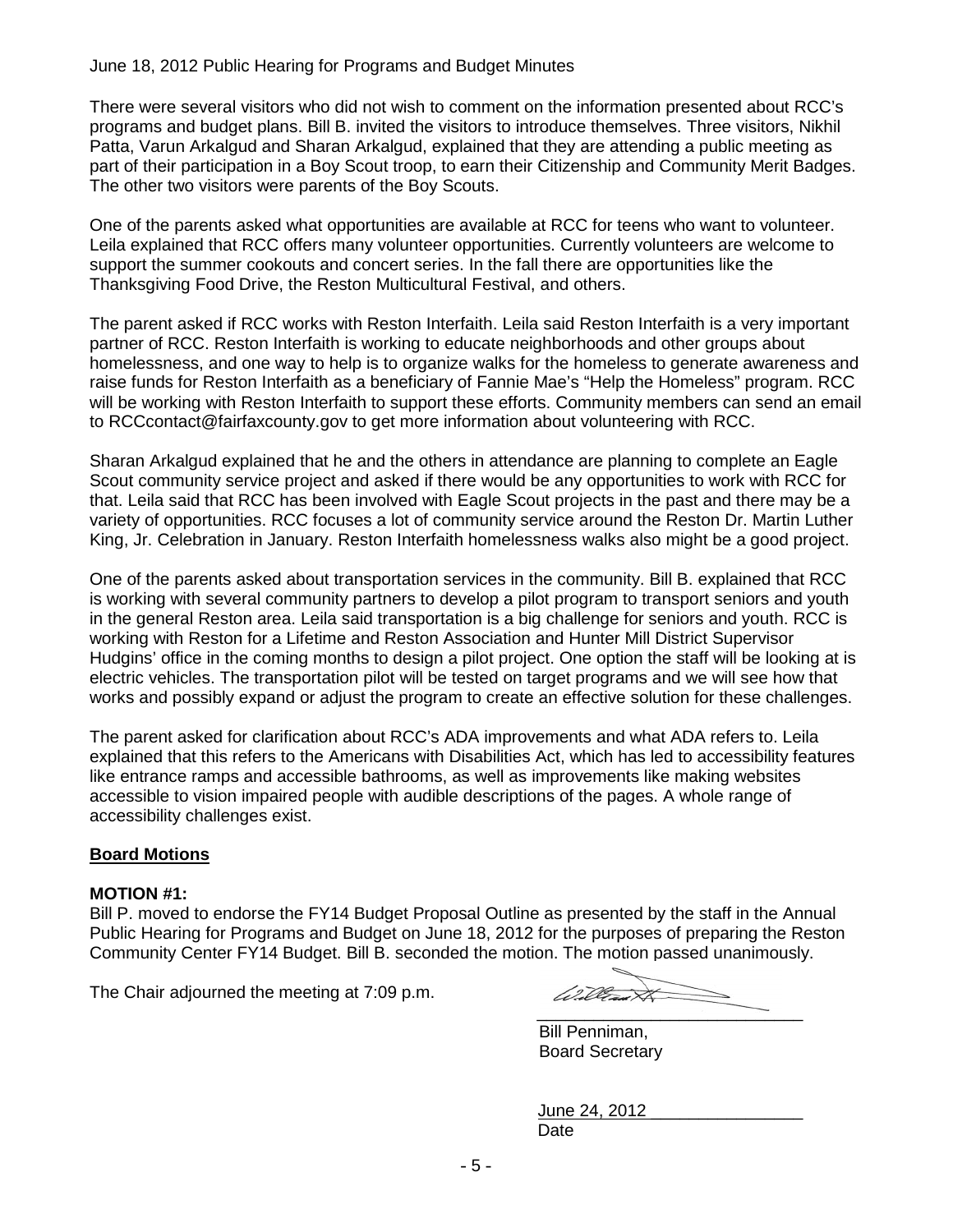**BOARD ACTIONS TAKEN AT PUBLIC HEARING FOR PROGRAMS AND BUDGET ON JUNE 18, 2012**

**12-0618-1 Bd That the Board endorse the FY14 Budget Proposal Outline as presented by staff in the Annual Public Hearing for Programs and Budget on June 18, 2012 for the purpose of preparing the Reston Community Center FY14 budget.**

William A  $\_$ 

Bill Penniman, Board Secretary

June 24, 2012 Date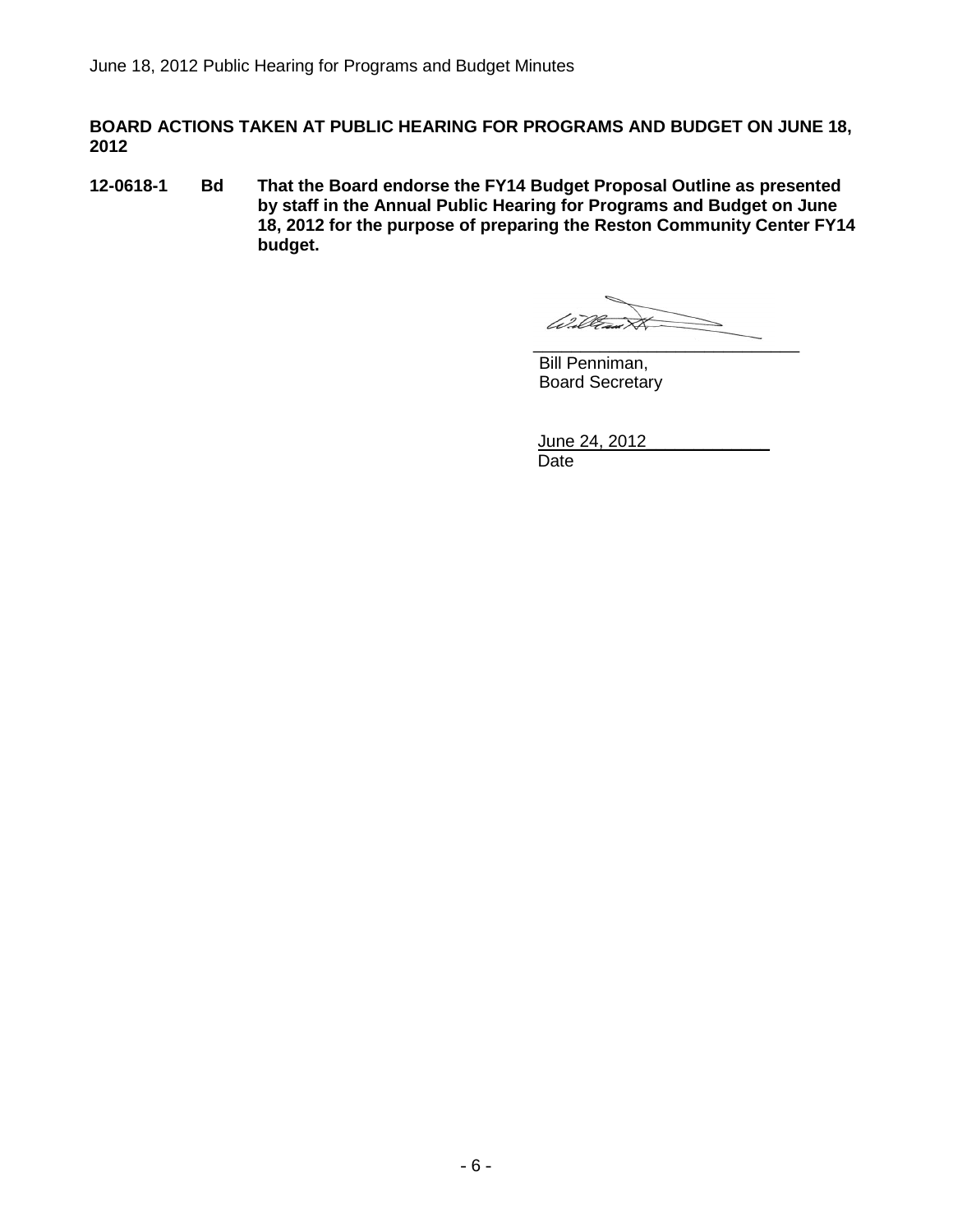

### Reston Community **Center**

Public Hearing for Programs and Budget June 18, 2012 FY2013/FY2014 Budgets

## FY12 Highlights

- Expansion of RCC Lake Anne
	- Successful completion of expansion/renovation
	- Construction simultaneous with operations
	- Added classes to reduce waitlists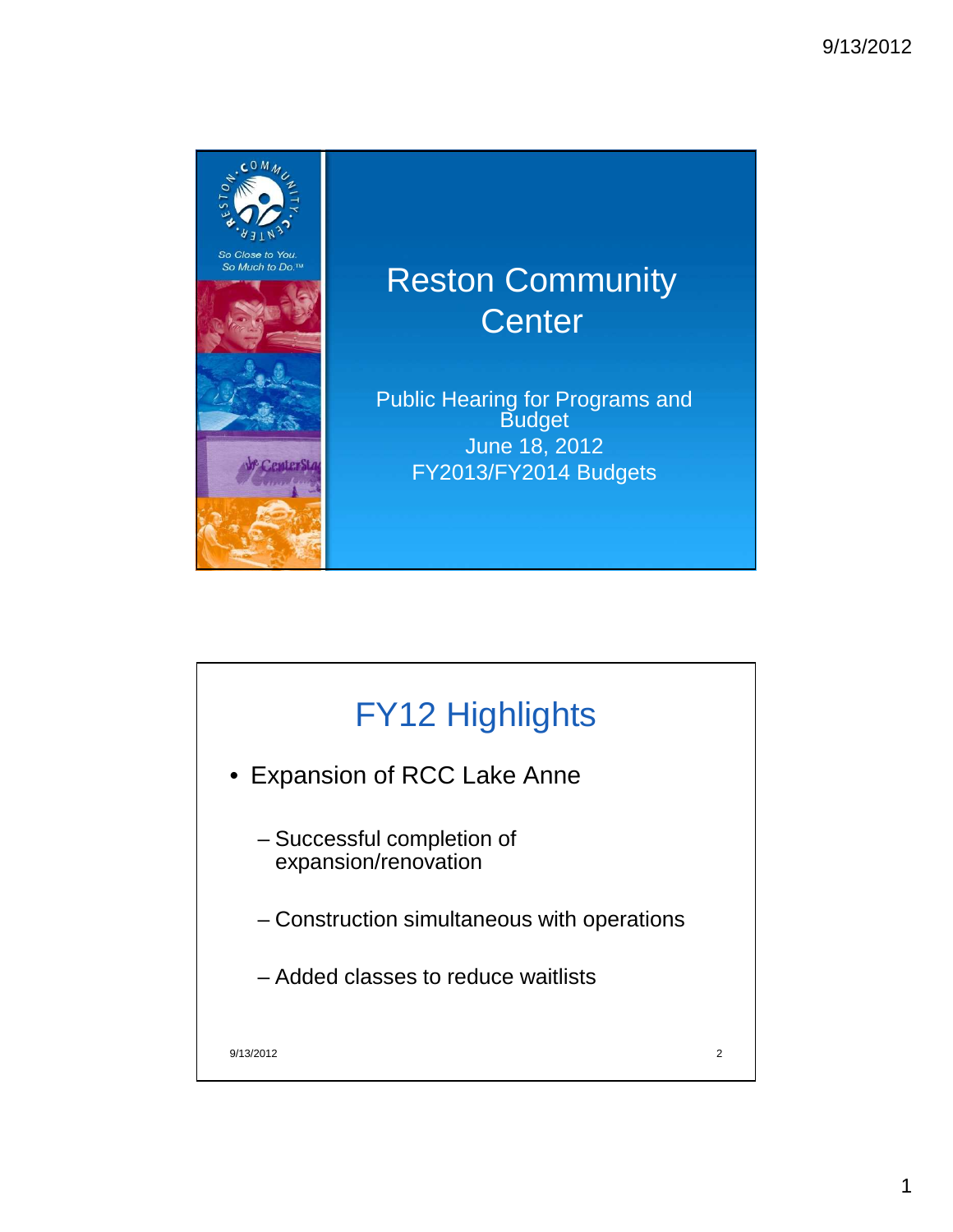

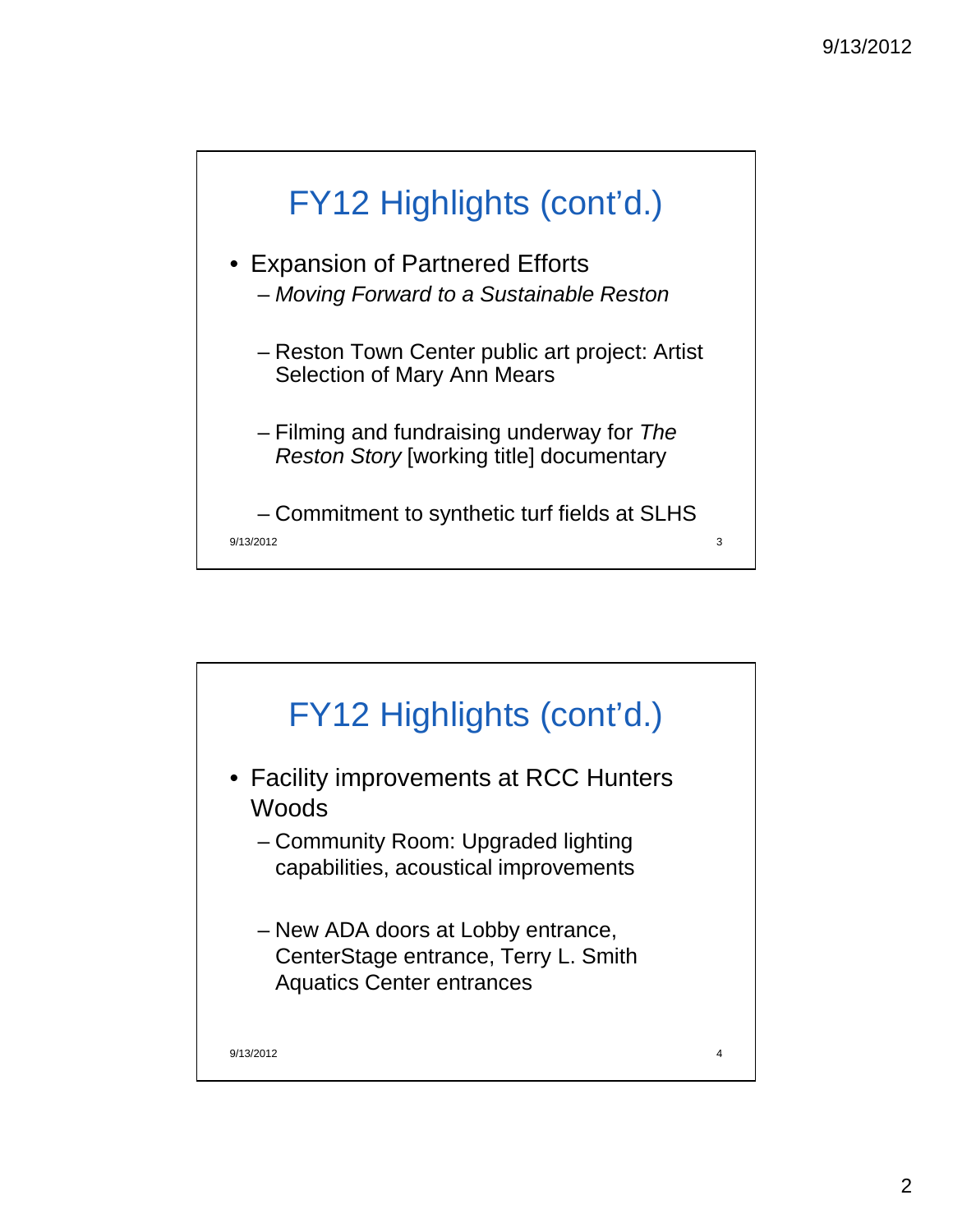

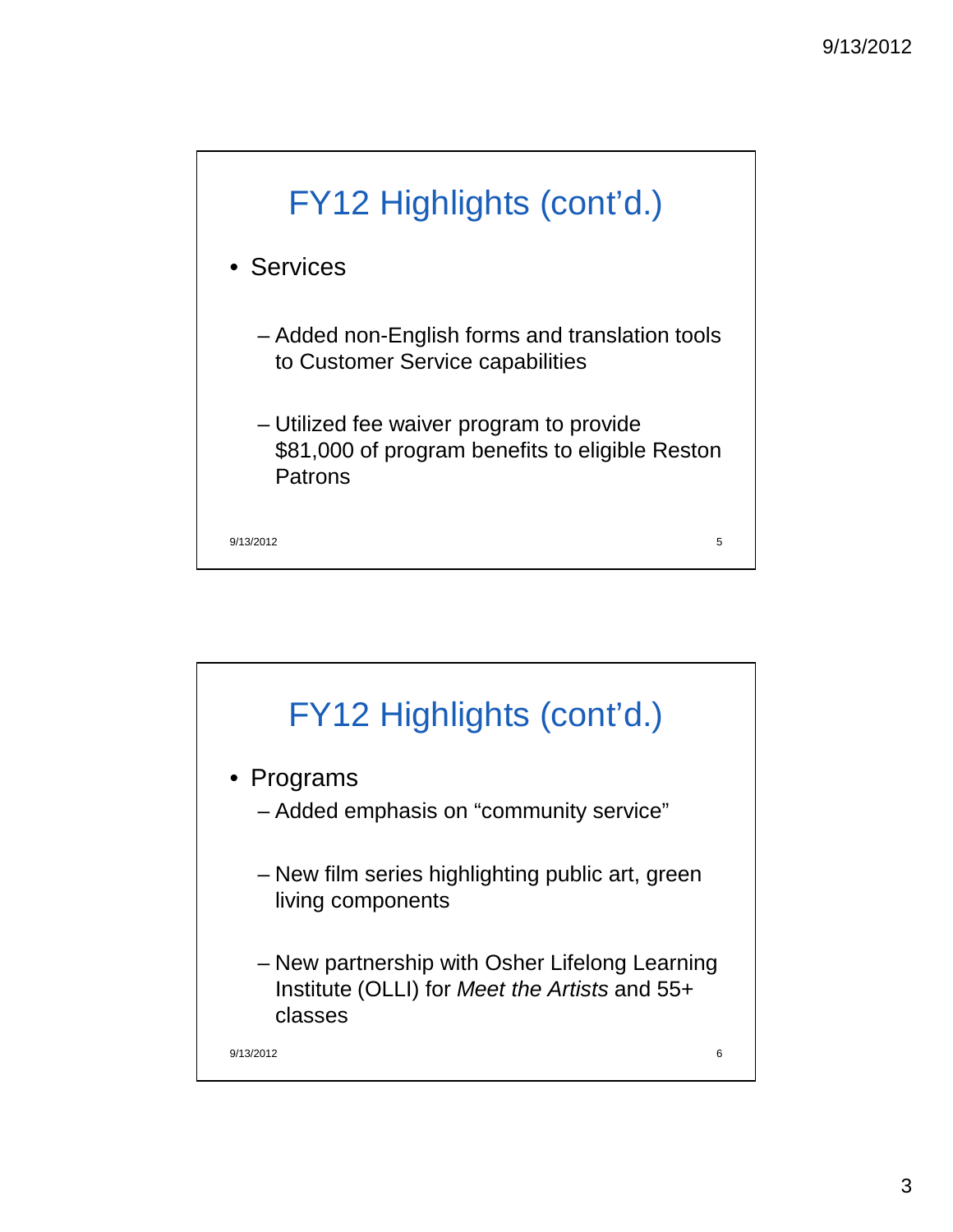

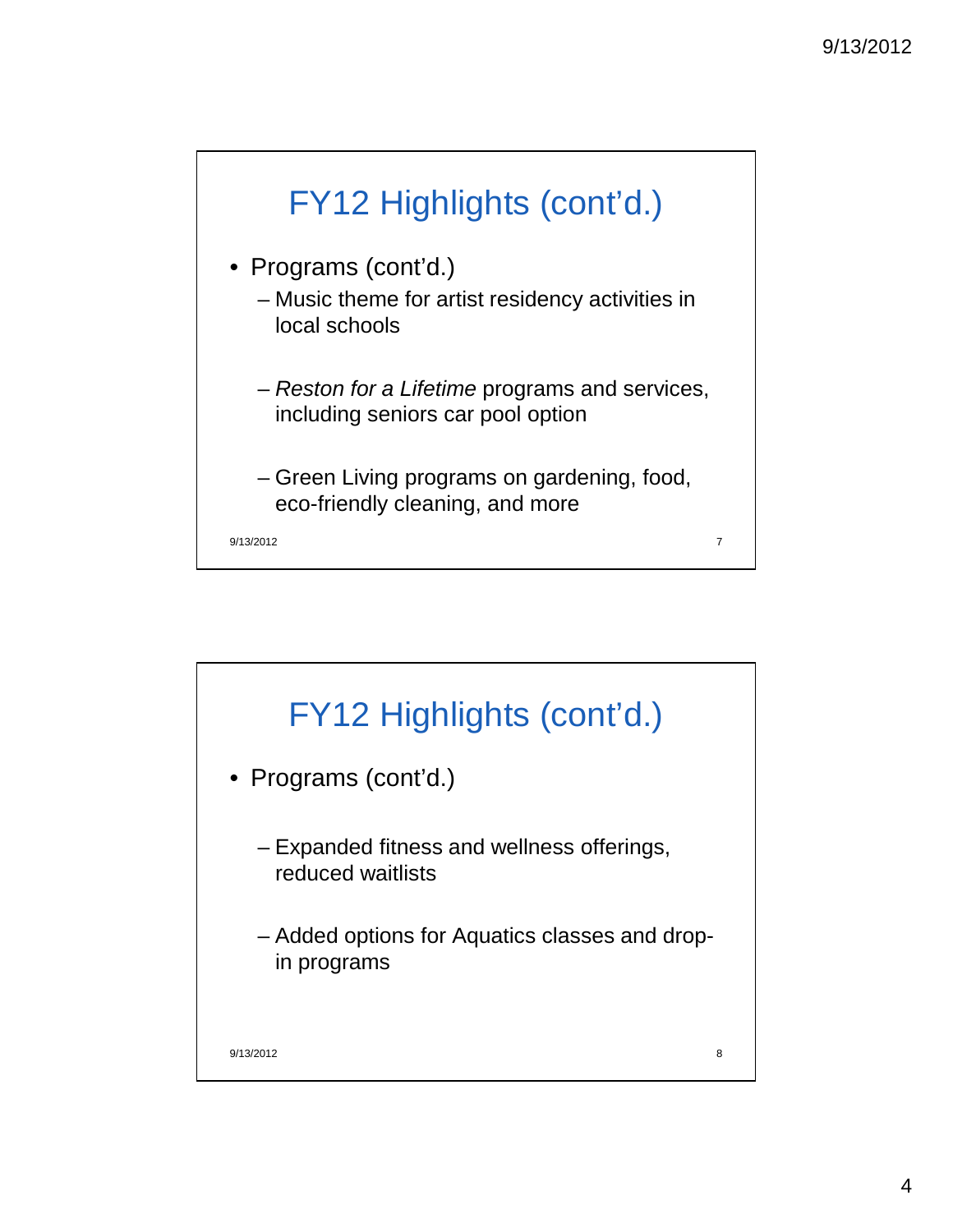# Looking Ahead: Strategic Plan FY13

- Strategic Plan
	- FY13: Laying the foundation Administrative
		- New business software implementation
		- Expand online registration to include Reston patron registration period; change from lottery system to "first-come, first-serve" system
		- Bid, award and design new website
		- Review and update RCC policies

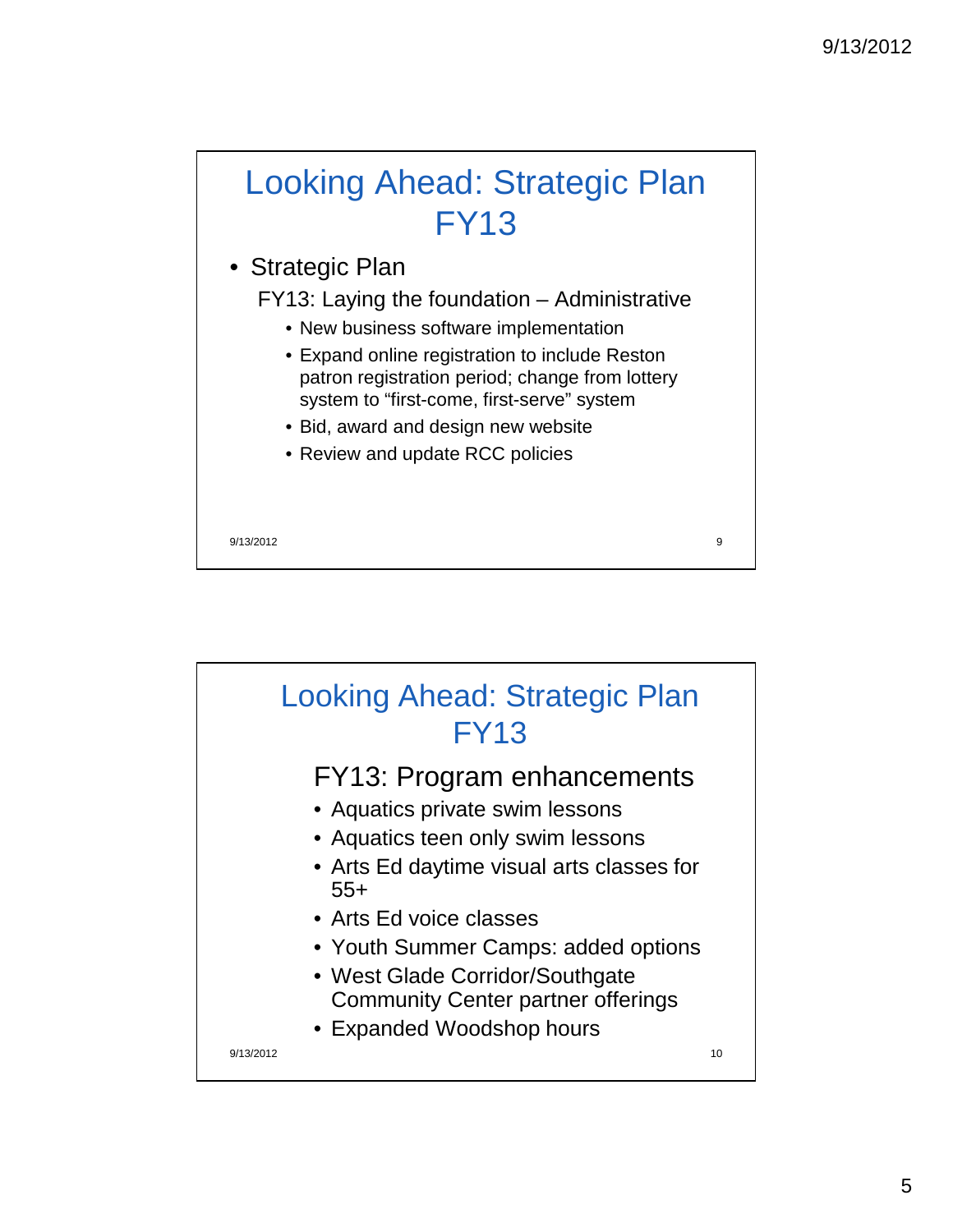### Looking Ahead: Strategic Plan FY14

Administrative and Program Enhancements Continue into FY14

- Completion of software conversion processes
- Continue support for Reston Master Plan Task Force and explore the facility priorities it adopts
- Complete capital maintenance projects
- Evaluate program enhancements; refine
- Continue & expand partnered programming
- Launch transportation pilot program for seniors/youth

| Revenue                                                                                                                                         | FY2014<br>FY2013           |  |
|-------------------------------------------------------------------------------------------------------------------------------------------------|----------------------------|--|
| Estimated Fund Balance <sup>1</sup>                                                                                                             | \$6,674,317 \$5,738,263    |  |
| Estimated Revenue <sup>2</sup>                                                                                                                  | \$7,299,403 \$7,359,257    |  |
| <b>Total Available Fund Bal.</b>                                                                                                                | \$13,973,720 \$13,097,520  |  |
| <b>Expenditures</b>                                                                                                                             |                            |  |
| Personnel <sup>3</sup>                                                                                                                          | \$4,957,421 \$ 5,157,517   |  |
| Operating4                                                                                                                                      | \$3,278,036 \$3,485,414    |  |
| <b>Capital Projects</b>                                                                                                                         | \$<br>50.000               |  |
| <b>Total Expenditures</b>                                                                                                                       | \$8,235,457 \$8,692,931    |  |
| <b>Estimated Ending Balance</b>                                                                                                                 | \$5,738,263 \$4,404,589    |  |
| <b>Reserves</b>                                                                                                                                 |                            |  |
| Maintenance Reserve (12% of #2)                                                                                                                 | \$ 875,928 \$ 883,111      |  |
| Feasibility Study (2% of #2)                                                                                                                    | \$145,988 \$147,185        |  |
| Economic and Program Contingency                                                                                                                | \$1,716,347 \$<br>374,293  |  |
| <b>Capital Project Reserve</b>                                                                                                                  | $$3,000,000$ $$3,000,000$  |  |
| <b>Unreserved Balance</b>                                                                                                                       | \$<br>$\Omega$<br>$\Omega$ |  |
| <sup>1</sup> Reflects anticipated FY12 outcome not included in published FY13 Budget<br><sup>2</sup> Reflects changes to published FY13 revenue |                            |  |
| <sup>3</sup> Reflects changes to published FY13 personnel costs                                                                                 |                            |  |
| <sup>4</sup> Reflects changes to published FY13 operating costs                                                                                 |                            |  |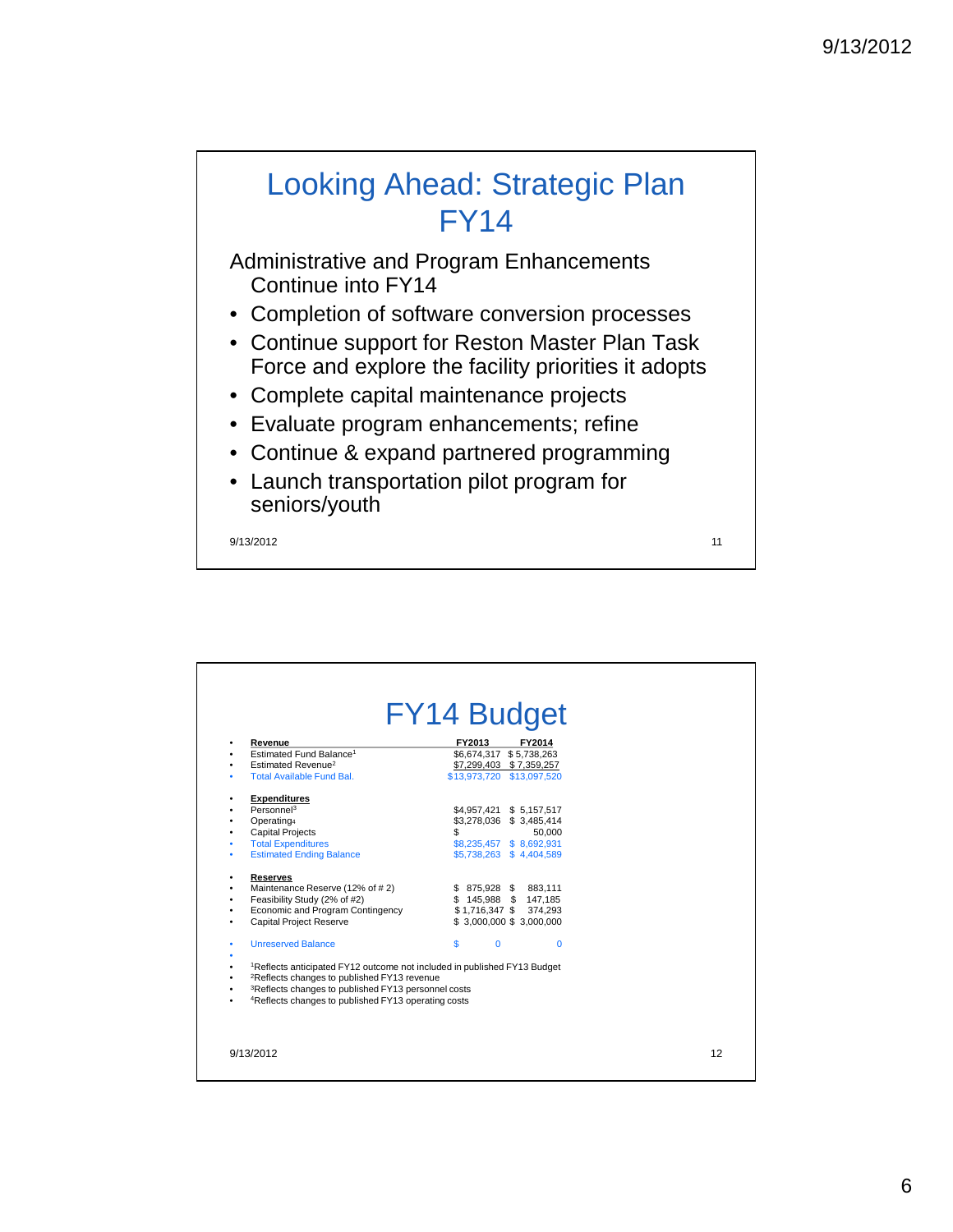

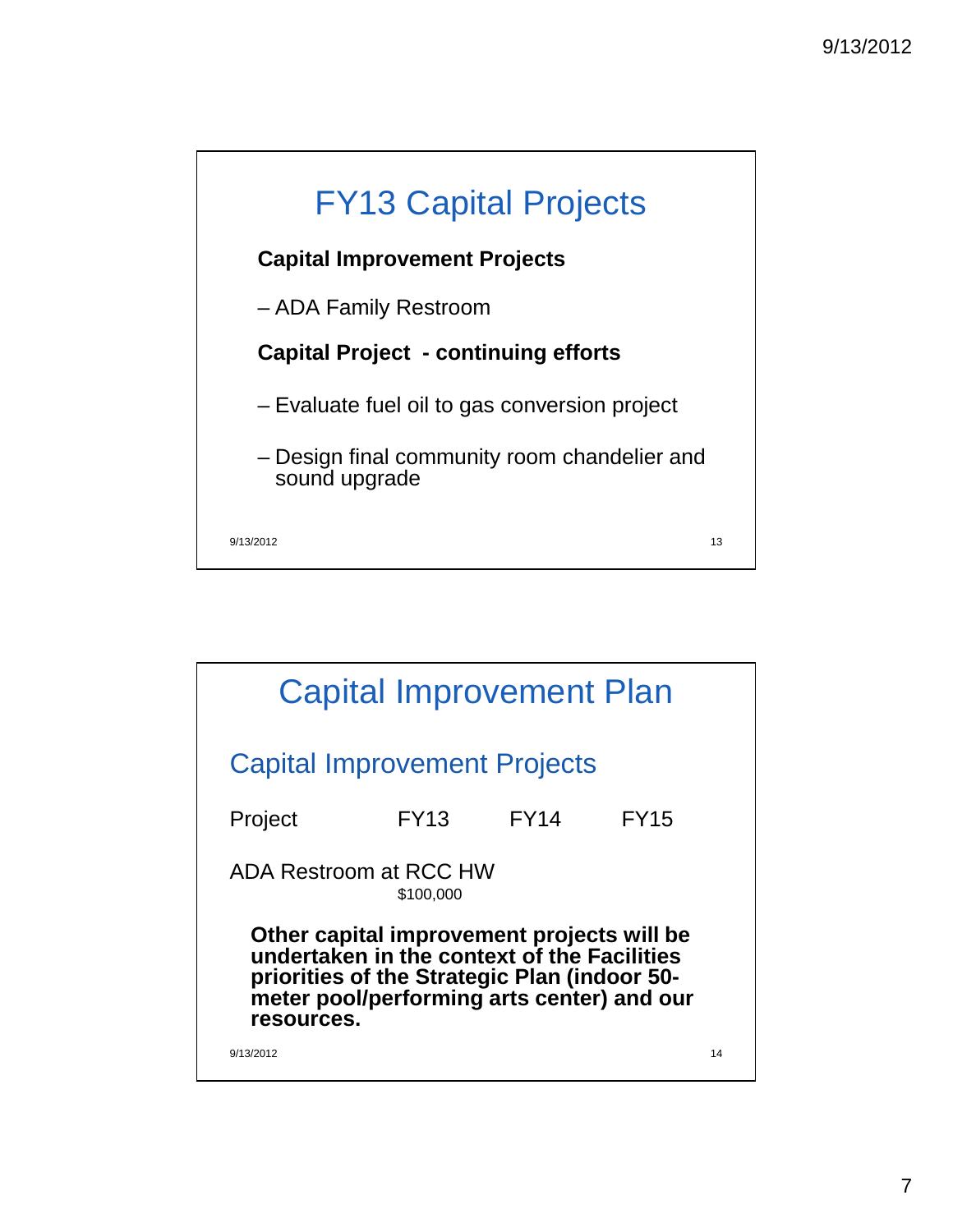| <b>Capital Maintenance Projects</b>                                                                                                                                                                                                                                         |             |             |             |  |  |  |
|-----------------------------------------------------------------------------------------------------------------------------------------------------------------------------------------------------------------------------------------------------------------------------|-------------|-------------|-------------|--|--|--|
| Project                                                                                                                                                                                                                                                                     | <b>FY13</b> | <b>FY14</b> | <b>FY15</b> |  |  |  |
| Motor Control Panel Replacement                                                                                                                                                                                                                                             | \$70,000    |             |             |  |  |  |
| Loading Dock Repair                                                                                                                                                                                                                                                         |             | \$40,000    |             |  |  |  |
| Generator Replacement                                                                                                                                                                                                                                                       |             | 32,000      |             |  |  |  |
| Remove fuel oil tank                                                                                                                                                                                                                                                        |             | 18,000      |             |  |  |  |
| CR Chandeliers (replace fixtures)                                                                                                                                                                                                                                           |             | 75,000      |             |  |  |  |
| \$100,000<br>Replace CenterStage floor<br>(deferred from FY12/FY13; design process generated higher<br>cost estimate.)<br>Projects are all part of carried over funding from prior fiscal years, so<br>they aren't shown on the budget slide as new capital projects except |             |             |             |  |  |  |
| for the generator replacement and fuel oil tank removal. (\$50,000)<br>9/13/2012                                                                                                                                                                                            |             |             | 15          |  |  |  |

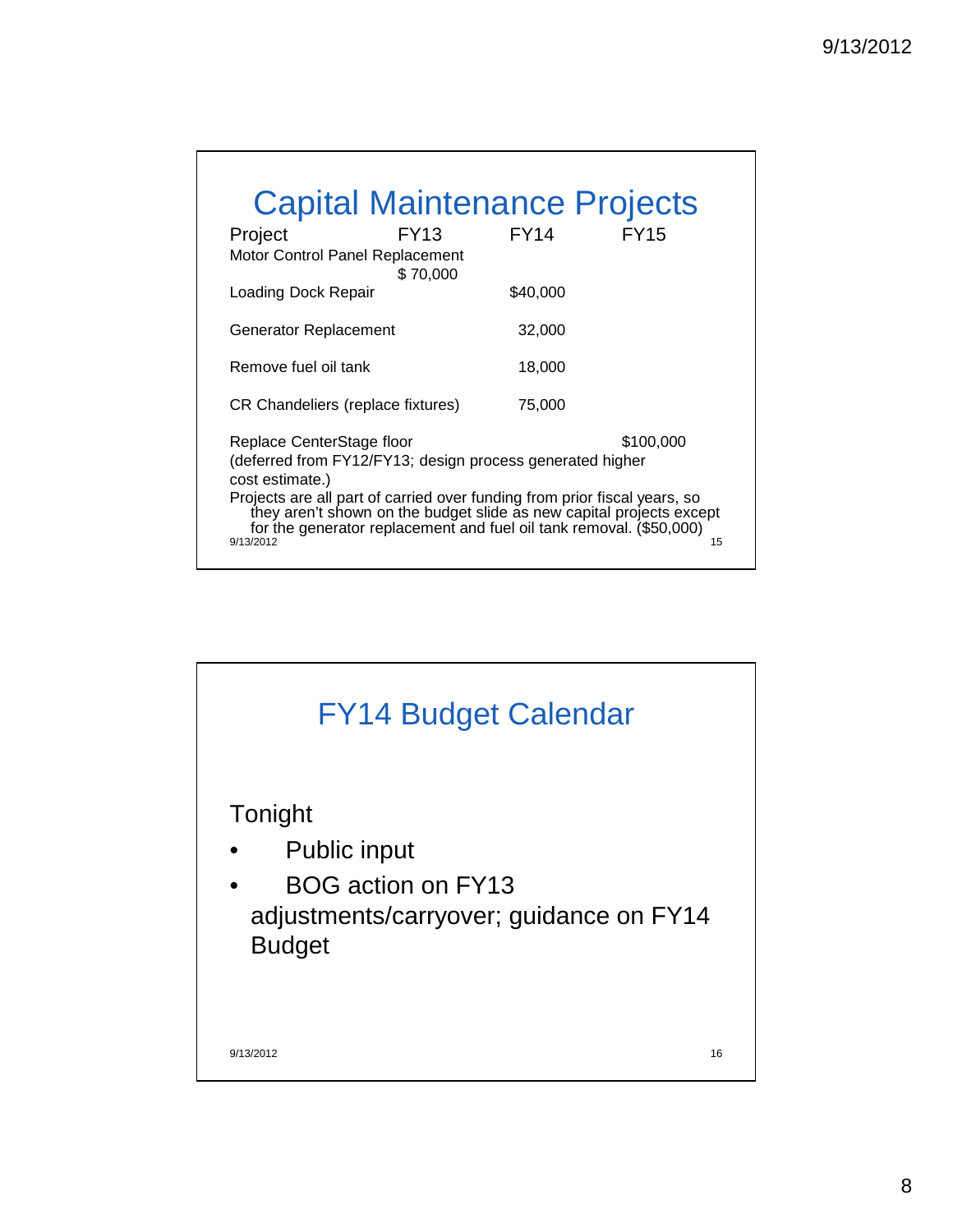

- June/July/August/September
	- During June August, the staff prepares the final FY14 Budget submission; makes budget adjustments to FY13 Budget via carryover
	- July meeting to obtain BOG approval of new Capital Project requirements
	- In September, BOG approves FY14 Budget submission

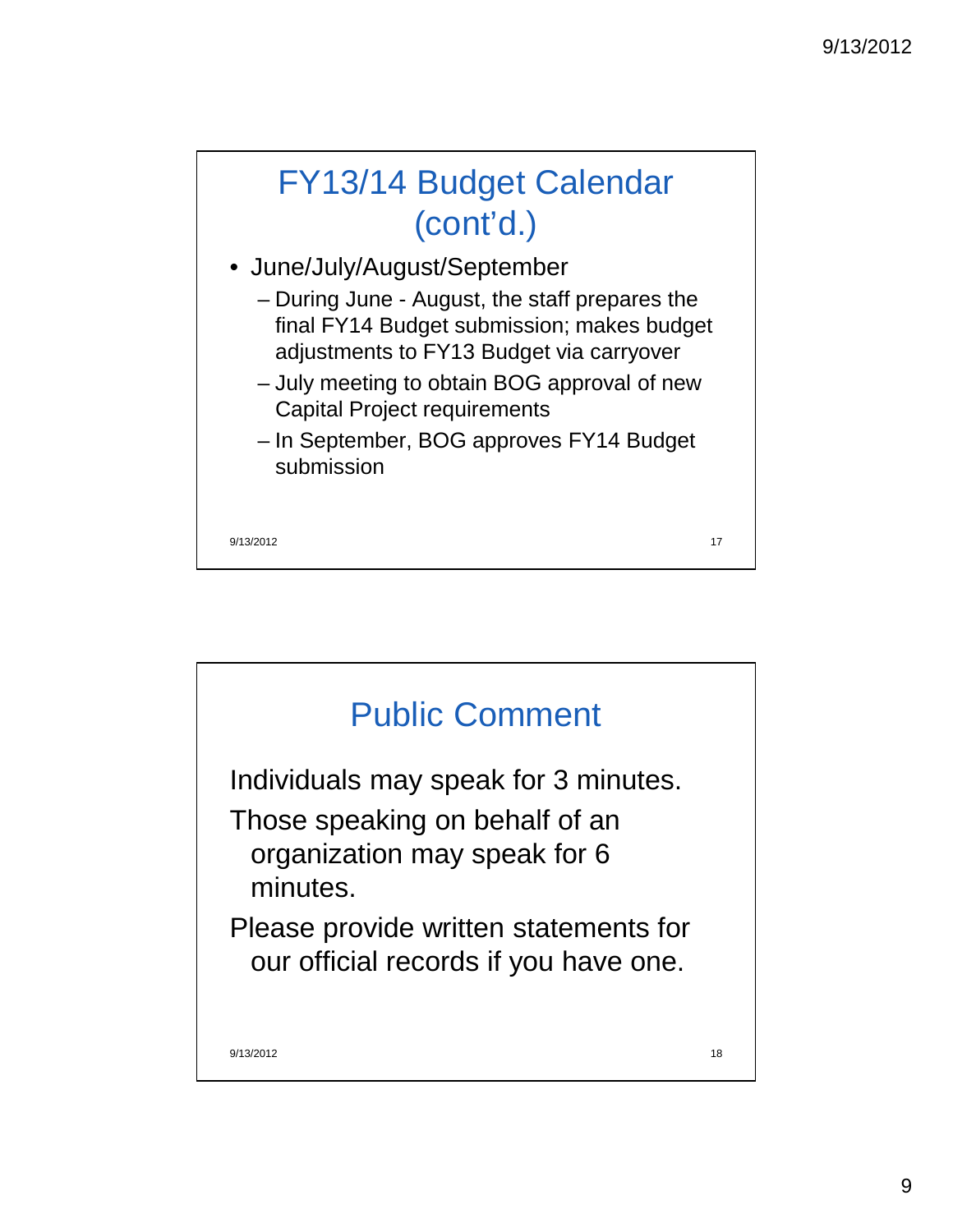

**Public Hearing for Programs and Budget** Reston Community Center Board of Governors June 18, 2012 at 6:30 p.m.



### **SIGN-IN SHEET**

Speakers will be called in the order that they signed in. Comments are limited to three (3) minutes for individuals and five (5) minutes for organizations. If you have<br>materials for the Board, please give them to the Publi

| Organizational<br><b>Name</b><br><b>Affiliation (if any)</b> |                |                              |                          |                         | <b>Wish To Speak</b> |  |
|--------------------------------------------------------------|----------------|------------------------------|--------------------------|-------------------------|----------------------|--|
|                                                              | <b>Address</b> | Phone                        | <b>Email Address</b>     | <b>Yes</b>              | <b>No</b>            |  |
| 1. Nichi                                                     | Boy Scouts     | 3492<br>Cest<br>Koge         | $703 - 476 -$            | nikhilpation@yahoo.com  |                      |  |
| Parla                                                        |                | Lone                         | 1639                     |                         |                      |  |
| 2.                                                           |                | $\mathcal{L}^{\mathfrak{q}}$ | $-834 -$                 | Varko<br>$ON^{\sim}$    |                      |  |
| Zha ran<br>3.                                                |                | 1225<br>had<br>60a           | TUS ROU<br>College Color | $\mathbb{S} \mathbb{C}$ |                      |  |
| 4.                                                           |                |                              |                          |                         |                      |  |
| 5.                                                           |                |                              |                          |                         |                      |  |
| 6.                                                           |                |                              |                          |                         |                      |  |
| 7.                                                           |                |                              |                          |                         |                      |  |
| 8.                                                           |                |                              |                          |                         |                      |  |
| 9.                                                           |                |                              |                          |                         |                      |  |